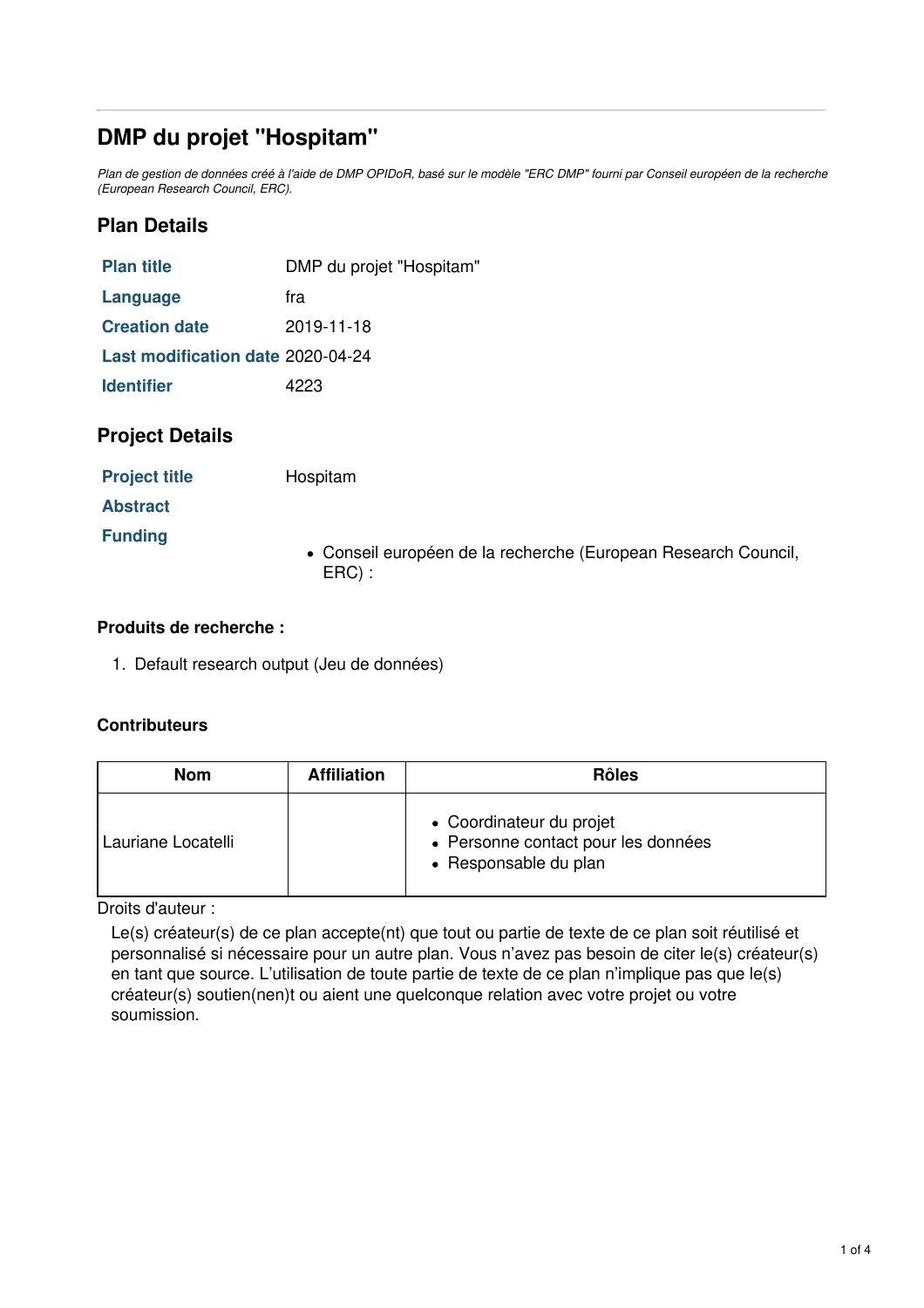## **DMP du projet "Hospitam"**

### **Summary**

HospitAm

/

/

## **FAIR data and resources**

The data can be found via the **Handle Nakala**, and via **Isidore** which retrieve informations from **Nakala**. Metadata will follow the Dublin Core standard. The volume of each data will only be up to a **few GB**. The creation of an easily accessible presentation page **or landing page describing the dataset** is currently contemplated. The landing page will be on the Project's website.

The most relevant literary sources relating to the analysis of hospitality in Antiquity and the crises of hospitality in Antiquity have been examined. A corpus of 6 ancient authors has been determined: Dionysos of Halicarnassus, Plutarch, Apollonius of Tyana, Basil of Caesarea, John Chrysostomus, Libanios. A body of hospitality passages from the Bible is also currently processed. The Bible is read to isolate the hospitality verses. The lexical field of hospitality and the crisis of hospitality has been researched.

Afterwards, the texts in digital versions will be recovered from a site like Treebank Data Perseus (https://github.com/PerseusDL/treebank\_data) or else First One-Thousand Years of Greek Project (https://opengreekandlatin.github.io / First1KGreek /)., Then the texts will be lemmatized using a **python script produced by Marianne Reboul for lemmatization purposes**. Lemmatized texts would ideally be used. Unfortunately, few lemmatized texts exist – retrieve non-lemmatized texts and then lemmatize them turned out to be easier to achieve. Regarding the script code, it will be documented using a **Jupiter Notebook** and deposited on **Gitlab**.

We are working in collaboration with the **GREgORI project of UCLouvain** in the person of Bastien Kindt. The GREgORI dissemination tools are **Open Source** and provide expertise in the lexical labeling of corpora (lemmas, morphosyntactic categories, grammatical analyzes), in classical and oriental languages (preparation of corpora, processing, exploitation, dissemination, etc.); dissemination tools - static matches ("word" matches in PDF or other format) or dynamic matches ("word" matches or "word sequences" on WEB interfaces) - available in Open Source. A first test was carried out on the lexical fields of hospitality on PROCOPE. The GREgORI project so far benefits from the corpus of PROCOPE and ZOSIME - already treated, they could already serve as a basis for tests and concrete evaluations. The results of these tests will be accessible via an online interface.

New data will be produced by collecting non-lemmatized texts from the corpus and then lemmatizing them using a Python script already in possession of one of the project's collaborators (Marianne Reboul, ENS Lyon). It has been successfully tested on a sample corpus. This mission will be accomplished by a post-doctoral fellow in digital humanities. Then, a form-matching will be carried out with the help of a project partner (Bastien Kindt, UCLouvain). The corpus of ancient authors in connection with a biblical passage relating to hospitality will be created through the online tool **Biblindex**. BiblIndex is an index of biblical citations and allusions found in Eastern and Western patristic literature. Intended to facilitate and renew the study of the reception of scriptural texts, BiblIndex can also be used as a synopsis of online Bibles (Biblical tools) or as an index of patristic works (Patristic tools). The export will be done in html. The preparatory work has already been done. Online tools from hypertext environments (Hodoi elektronikai, Itinera electronica) will be used. It is an enhancement of existing data. The feasibility has therefore been checked using sample corpora. The data produced will be in **.txt** format.

#### The resulting data will be as follows:

- Textual documents of ancient texts neither lemmatized nor lemmatized in Greek language (ancient Greek alphabet with accent, **Unicode** format) in **.txt** grouped in files by authors, that is to say 6 files of maximum 30 MB, 30MB being the required volume for files on Libanios. At present, we have 119 .txt files (16 + 103) for the lemmatizations of Diosysos of Halicarnassus (16 doc .txt) and Libanios (103 doc .txt).

- Textual documents of biblical passages linked to hospitality in Greek, Latin and English in .odt format (a free format), ie 73 documents as there are 73 books in the Bible, with individual files of around 500Kb

- **xml documents** for the results Biblindex of each passage studied with its references from ancient authors, ie between 3000 and 4000 files as the Bible has 73 books - for each book, we believe that there may be 50 passages (for the moment approximately 30 for Genesis and for Matthew), 73x50 = 3650 files.

- **Zotero bibliography**, to manage bibliographic references on the subject, maintained by the project leader.

- **Spreadsheet in .csv** containing the list of authors.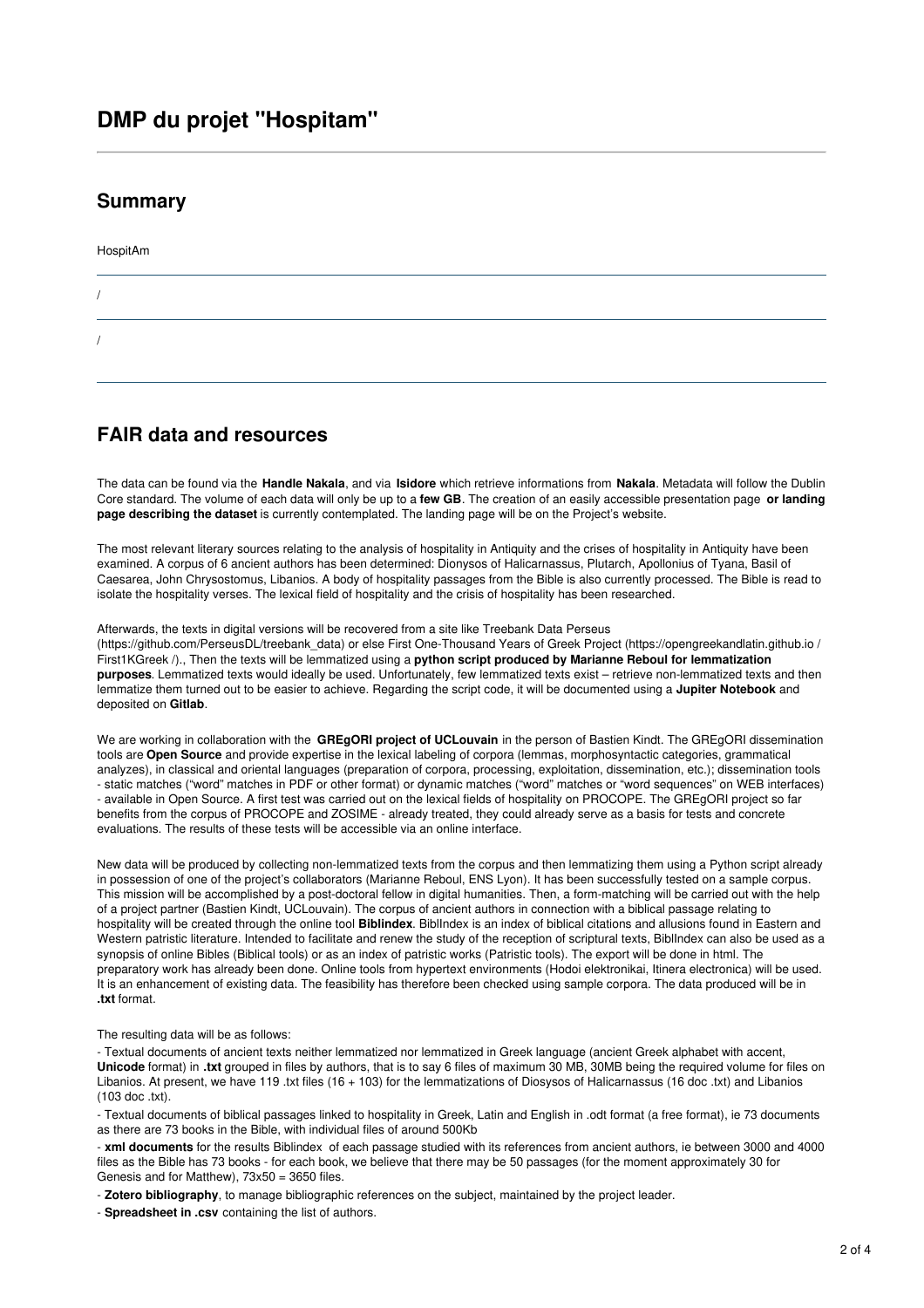The data will be accompanied by readme.txt documentation detailing the methodology used to collect data from Biblindex. It is possible to create a **didactic web page** referring to the various resources to facilitate reusing the data for the users who desire to do so.

**NAMING**: Regarding naming conventions, the names of biblical books are given in English. The number of a biblical book will be separated from the verse number by an underscore. As for passages, the beginning and the end of the passage will be separated by a dash. For example, Matthew26\_7-13 for Matthew book 26, passage from verse 7 to verse 1. File names will not include special characters, no spaces.

Each file name ends with an indication of the date and time of the backup in American format, for example **Mattew26\_7-13\_01-13- 2020\_12-24.**

Regarding the files, the folder of the six Greek authors will be separated from the work file in connection with the Bible. The folder "6\_auteurs\_grecs" will be made up of 6 sub-folders, corresponding to each of the 6 authors, namely: Dionysos\_of\_Halicarnassus, Plutarch, Apollonius\_of\_Tyana, Basil\_of\_Caesarea, Chrysostomus and Libanios.

**Structure of the database:** the database will include at least two tables: an author table and a text table. The database will be supplemented by hand-made CSVs.

The data will be accessible via **ISIDORE** and will be stored on a **Huma-Num Box**. The quality of the data will be checked through validations decided during a **fortnightly validation meeting** (twice a month). These meetings will bring together the project leader, the post-doctoral fellow in digital humanities and the design engineer. Tools allowing to check the links of the database which refer to hypertext environments, such as for example **LinkChecker** (a free software) will be used. This tool allows you to check for broken links in HTML documents. LinkChecker is a command line python tool which allows you to browse a site by following the links. It provides a summary (number of warning, number of errors) and is configurable to suit the project's needs. It will be used by the project design engineer. In the database spreadsheet **a column will indicate the status of a data** : "in progress / validated on DATE". The data will be subject to intellectual validation, expert validation by the project leader.

Regarding **versioning management**, a version management software will be used: **Git**. Git is a free software.

Regarding data access, the data will be accessible respecting the principles of Open Science. The data used in this project are not sensitive data. Our data are ancient texts free of rights like the bible or the text of ancient authors, not belonging to publishing houses. We do not have personal data

Literary and biblical references will be freely accessible through the database. The files containing the lemmatized texts will also be freely accessible in order to promote Open Access. The data obtained using the Biblindex tool will meet the same principles as the Biblindex site, and its data will be freely accessible as long as the Biblindex site is freely available as well. Reuse will be granted in accordance with the **CC BY NC license (Creative Commons)** wich is free and guarantees the protection of copyright and the **Etalab license**, which is a free French license.

We reflect on the question of copyright concerning the structure of the database, aware that this question deserves to be raised.

The data will be more easily interoperable as we will use the **Dublin Core standards**. Metadata can be harvested using the OAI-PMH protocol. The **OAI-PMH** protocol for the interoperability of open archives is based on a simple **Dublin Core** minimal record in XML. The data is disseminated via Nakala and preserved via the **Huma-Num Box.** Huma-Num Box will be used for archiving.The data is described in the DublinCore standard to guarantee interoperability. Regarding storage, the metadata is saved in Nakala and the data that is described by this metadata stored in the HumaNum Box. Isidore harvests Nakala and makes this metadata accessible. The use of open and standardized formats will be encouraged. The following tools will be used to control the **quality of file formats**: **the FACILE tool of CINES** (National Computer Center for Higher Education) and the W3C website for the validation of xml formats. The data will be subjected to technical validation by the design engineer. A **controlled vocabulary** (that of the Thesaurus Linguae Graecae) will be used

The data will be well described to be reusable. We use **controlled vocabulary** to standardize the vocabulary about hospitality, but also to standardize the names of texts by Greek authors. We will use the **community standard of the Linguae Graecae Thesaurus**.

The translation of Libanios will temporally be unaccessible as it is the result of an ongoing seminar work which may be published. Upon publication, the translation of Libanios will be made available.

There will be a **website developed by the MOM** (Maison de l'Orient et de la Mediterranean) and **hosted by the HiSoMA** laboratory. Part of the information for visibility and restricted access to specific groups: on the one hand the members of the project and on the other hand the other members of the laboratory

Our project is not concerned with ethical issues

The project will benefit from a range of tools and services like **Nakala** for data exposure. Storage will be delegated to **Huma-Num** and preservation will be managed by **Huma-Num**. The aim is to successfully preserve the document and the information it contains for the duration of the project.